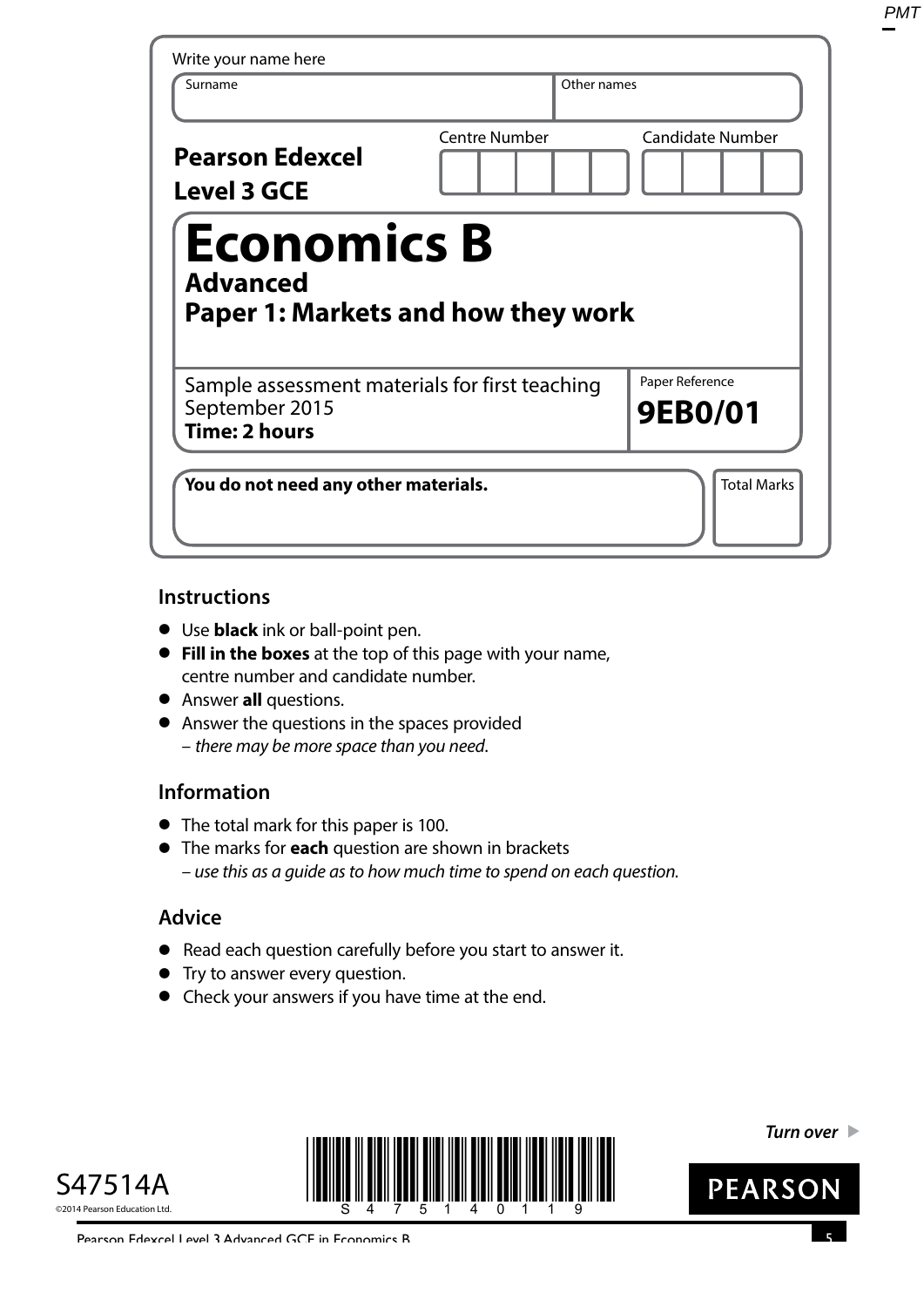5

10

#### **Answer ALL questions.**

#### **SECTION A**

#### **Read the following extracts (A to D) before answering Question 1.**

#### **Write your answers in the spaces provided.**

#### **Extract A**

#### **Fairtrade UK sales**

Fairtrade is about better prices, decent working conditions, local sustainability and fair terms of trade for farmers and workers in the developing world. It requires companies to pay sustainable prices (which must never fall lower than the market price). In 2012, farmers and workers from some of the world's poorest countries received €80m in Fairtrade premium to invest in business, social and environmental projects in their communities. Fairtrade products are now sold in more than 125 countries; 78% of consumers recognise the Fairtrade Mark and globally it is the most widely-recognised ethical label.

Fairtrade products cover a wide range of goods, including coffee, tea, cocoa, sugar, honey, bananas, flowers, wine, cotton, fresh fruit and fruit juices.

**Year 2002 2003 2004 2005 2006 2007 2008 2009 2010 2011 2012** Total UK Fairtrade retail sales (£m) 63 92.3 140.8 195 286.3 493 712.6 843.4 1 173.8 1 294.1 1 530.2 Year-on-year growth (%) 25% 47% 53% 38% 47% 72% 45% 18% 39% 10% GDP % growth per annum 2.3 3.9 3.2 3.2 2.8 3.4 –0.8 –5.2 1.7 1.1 0.2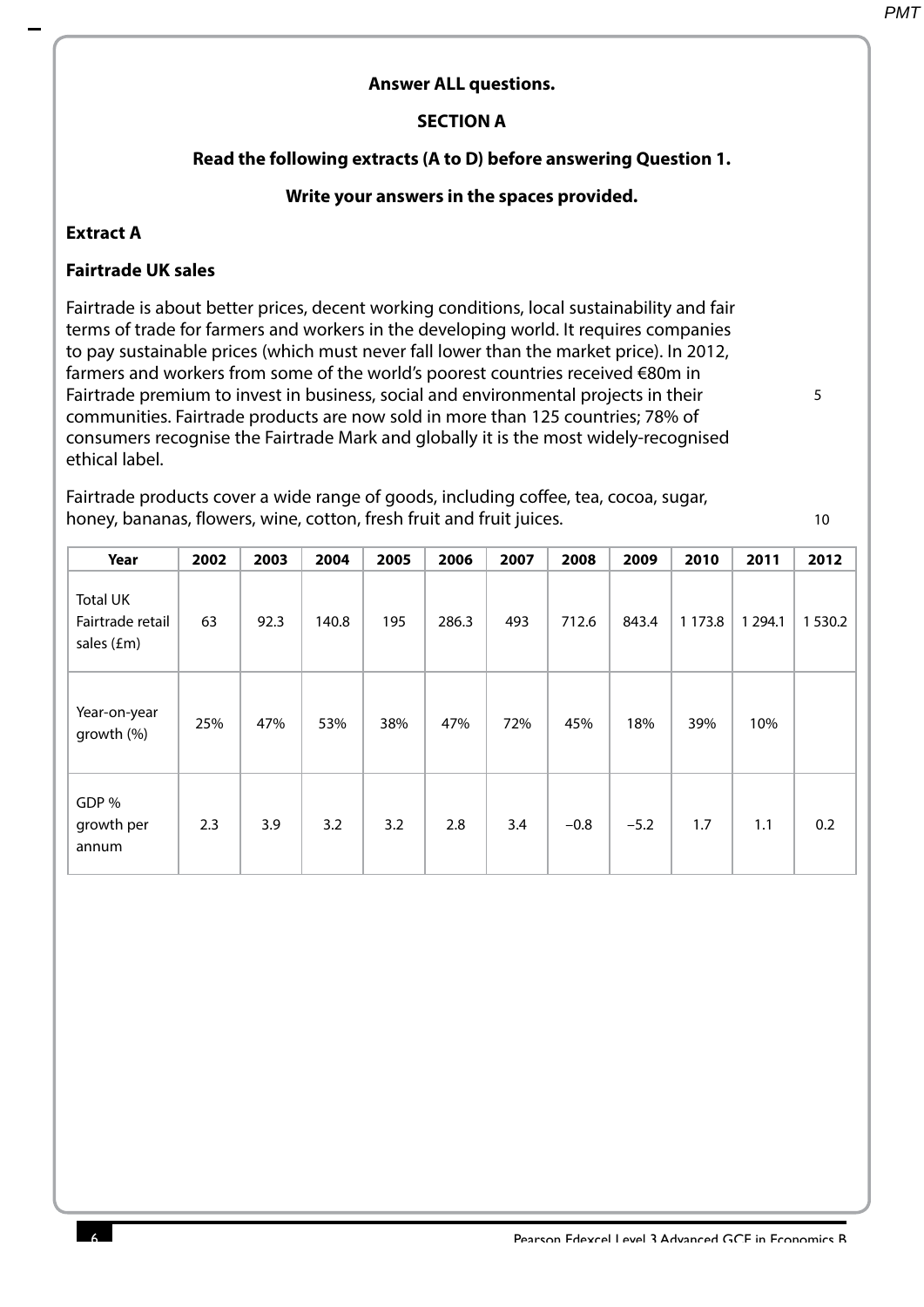

http://www.ons.gov.uk/ons/rel/elmr/explaining-economic-statistics/long-term-profile-of-gdp-in-the-uk/ sty-long-term-profile-of-gdp.html; http://www.fairtrade.org.uk/includes/documents/cm\_docs/2014/B/ Banana%20Policy%20Report%20LoRes.pdf)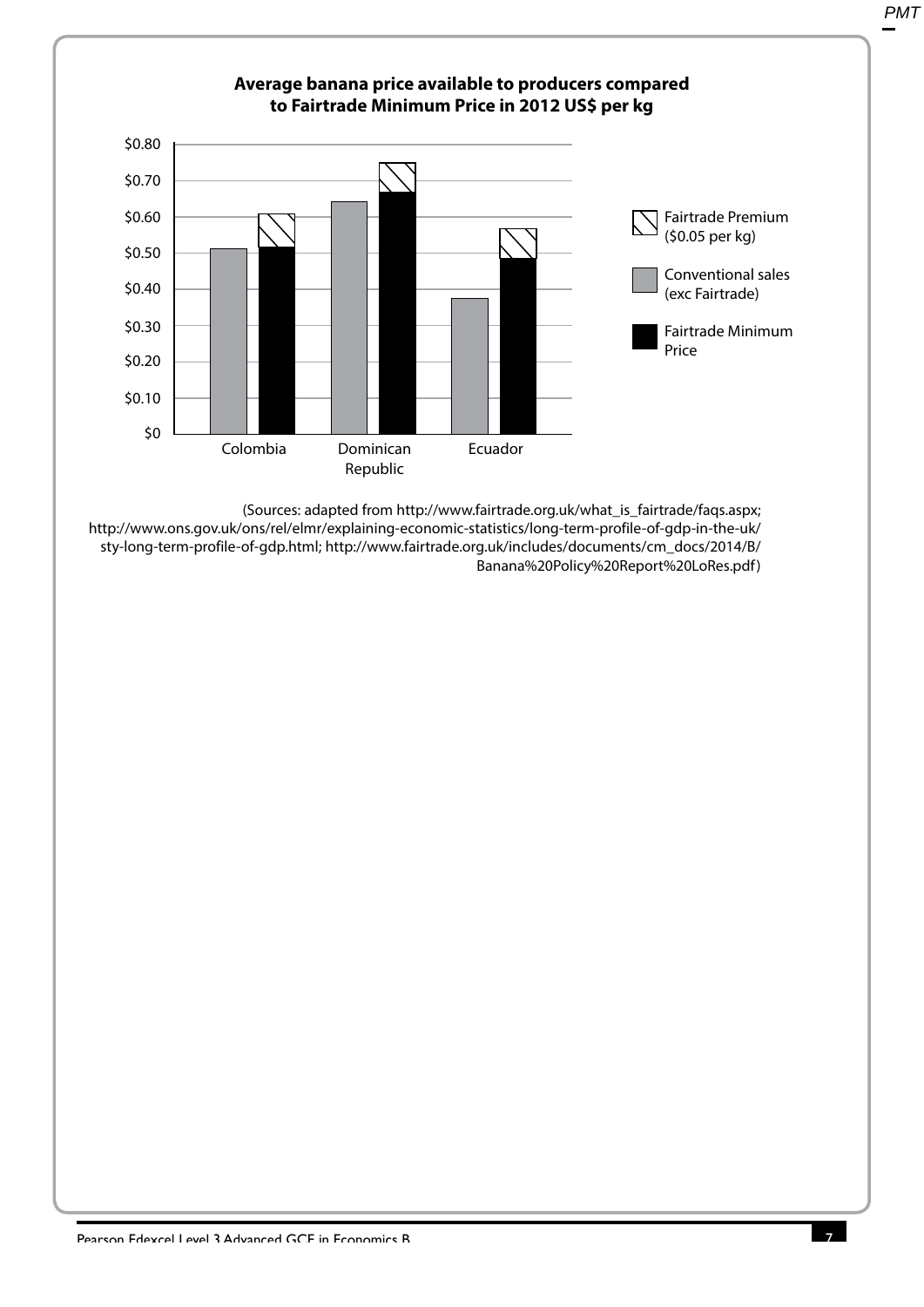5

5

# **Extract B**

# **Hello, we're innocent**

Launched 14 years ago, Innocent is the UK and Europe's number one smoothie brand. The company has grown from three to 250 people who work across Europe (with products available in 15 different countries).

# **We sure aren't perfect but we're trying to do the right thing**

We strive to do business in a more enlightened way, where we take responsibility for the impact of our business on society and the environment, aiming to move these impacts from negative to neutral or (better still) positive. As of 2006, we are proud to say that all our bananas come from Rainforest Alliance accredited farms. We donate 10% of profits to charity, mainly to the innocent foundation, which funds NGOs in the countries where fruit is sourced.

Fruit is at the heart of our business. Without great fruit, we're nothing. So we take it pretty seriously. Our fruit comes from all over the world, from thousands of different farms of all types and sizes – large plantations, co-operative groups, tiny family farms and even from the Amazon rainforest. Not only do we want our fruit to taste great, we also want to make sure we buy it from suppliers who look after both their workers and the environment. Of course, we can't promise our suppliers are perfect. We're certainly not perfect, so we can't expect them to be either. But we do ask that they abide by fair, minimum standards, and work to improve their social and environmental performance year-on-year. 10 15

(Source: http://www.innocentdrinks.co.uk/us/being-sustainable)

#### **Extract C**

## **Innocent unveils advert as part of £3.5m 'Chain of Good' campaign**

The marketing campaign celebrates the 'Chain of Good' that begins with an Innocent drink and aims to highlight the charitable donations it makes and how that money helps people around the world. A 60-second advertisement tells the story of Joseph, a boy whose family was helped directly by Innocent's partnership with international development charity Send a Cow. The marketing push comes on the back of a year which saw Innocent's business grow 7.4%.

(Source: http://www.thedrum.com/news/2014/01/06/innocent-launches-35m-chain-good-campaign)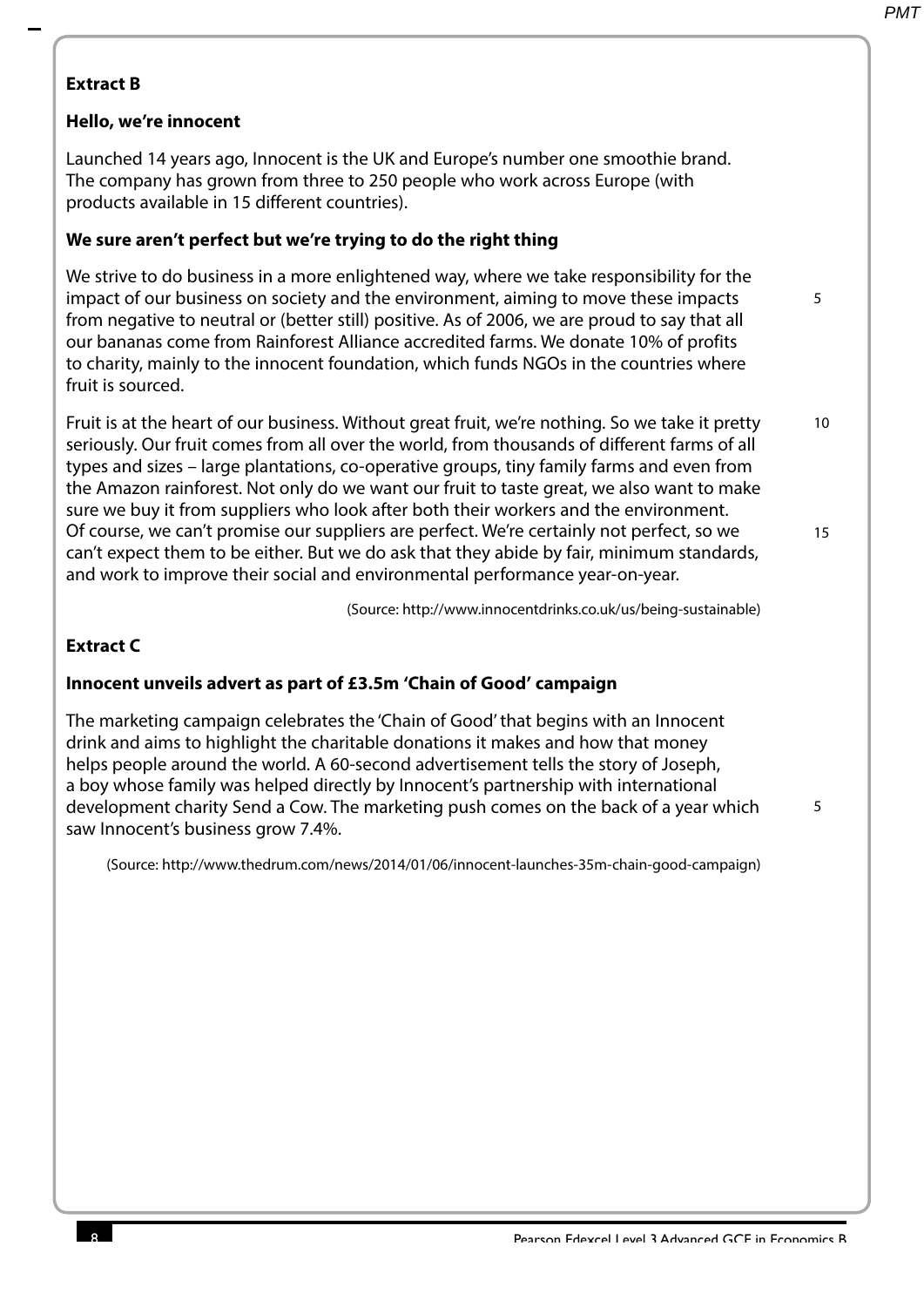# **Extract D**

## **UK average monthly wholesale prices of home-grown seasonal produce (pence per kilo)**

| 2013                 | Apr    | May    | Jun    | Jul    | Aug    | Sep    | Oct    | <b>Nov</b> | <b>Dec</b> |
|----------------------|--------|--------|--------|--------|--------|--------|--------|------------|------------|
| FRUIT (p/kg)         |        |        |        |        |        |        |        |            |            |
| <b>Blackberries</b>  |        |        | 960.00 | 594.83 | 502.73 | 391.70 | 481.00 | 741.33     |            |
| <b>Blackcurrants</b> |        |        |        | 444.38 | 405.97 | 399.87 | 360.00 |            |            |
| Cherries             |        |        |        | 289.53 | 262.95 | 274.83 |        |            |            |
| Apples               | 104.93 | 110.86 | 126.63 | 126.44 | 138.27 | 83.66  | 67.01  | 64.37      | 67.04      |
| Raspberries          |        |        | 842.01 | 644.38 | 543.07 | 668.57 | 685.80 | 761.22     | 640.59     |
| <b>Strawberries</b>  | 407.53 | 300.52 | 235.93 | 214.36 | 202.00 | 252.07 | 180.06 | 212.92     |            |

© Crown copyright 2014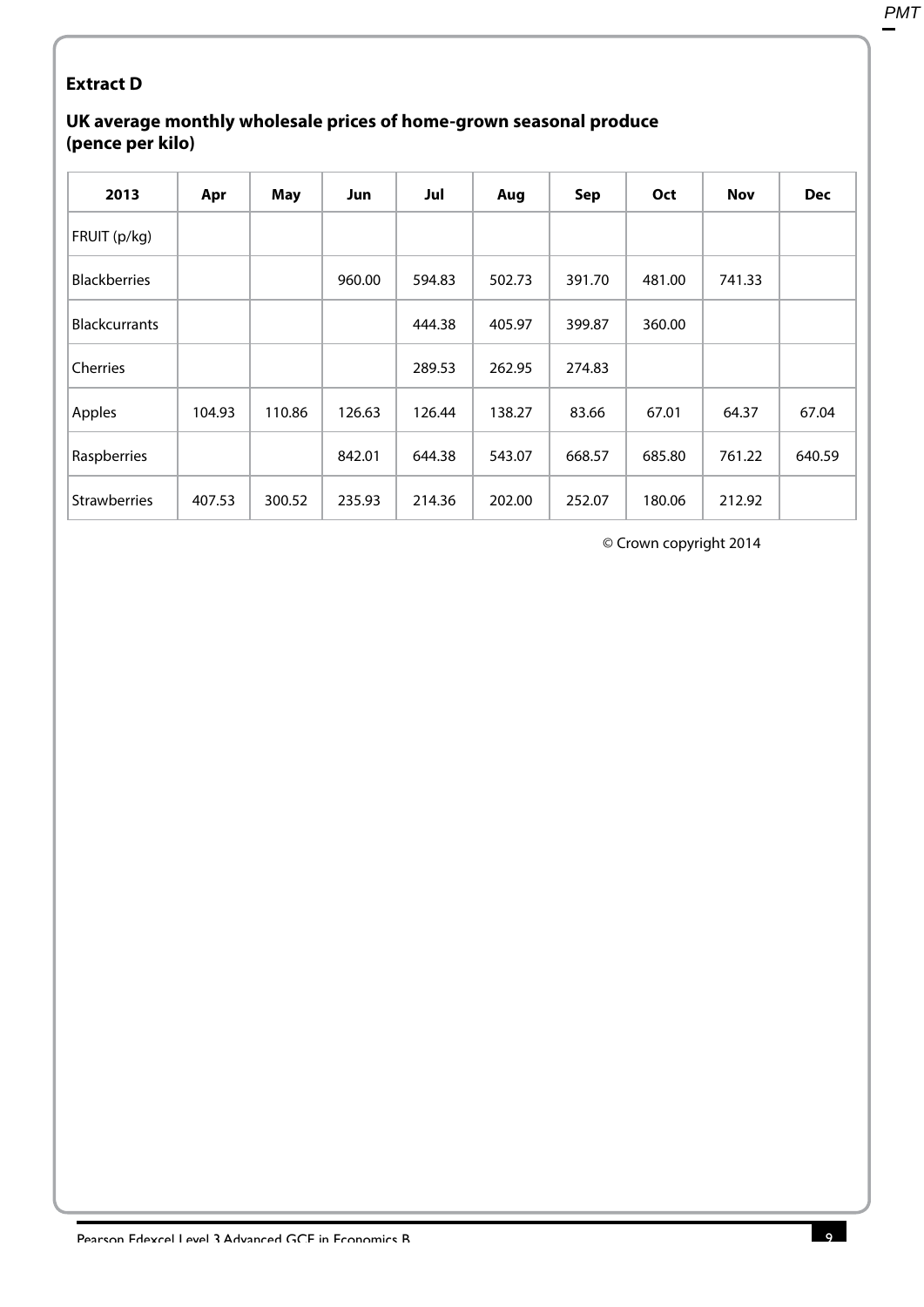| (a) Calculate the percentage year-on-year growth for total UK retail sales of Fairtrade<br>products in 2012 (Extract A). You are advised to show your working. | (4) |
|----------------------------------------------------------------------------------------------------------------------------------------------------------------|-----|
|                                                                                                                                                                |     |
|                                                                                                                                                                |     |
|                                                                                                                                                                |     |
|                                                                                                                                                                |     |
| (b) Using Extract A, explain one effect of the 2008 recession on total Fairtrade sales in                                                                      |     |
|                                                                                                                                                                | (4) |
|                                                                                                                                                                |     |
|                                                                                                                                                                |     |
|                                                                                                                                                                |     |
|                                                                                                                                                                |     |
|                                                                                                                                                                |     |
|                                                                                                                                                                |     |
|                                                                                                                                                                |     |
|                                                                                                                                                                |     |
|                                                                                                                                                                |     |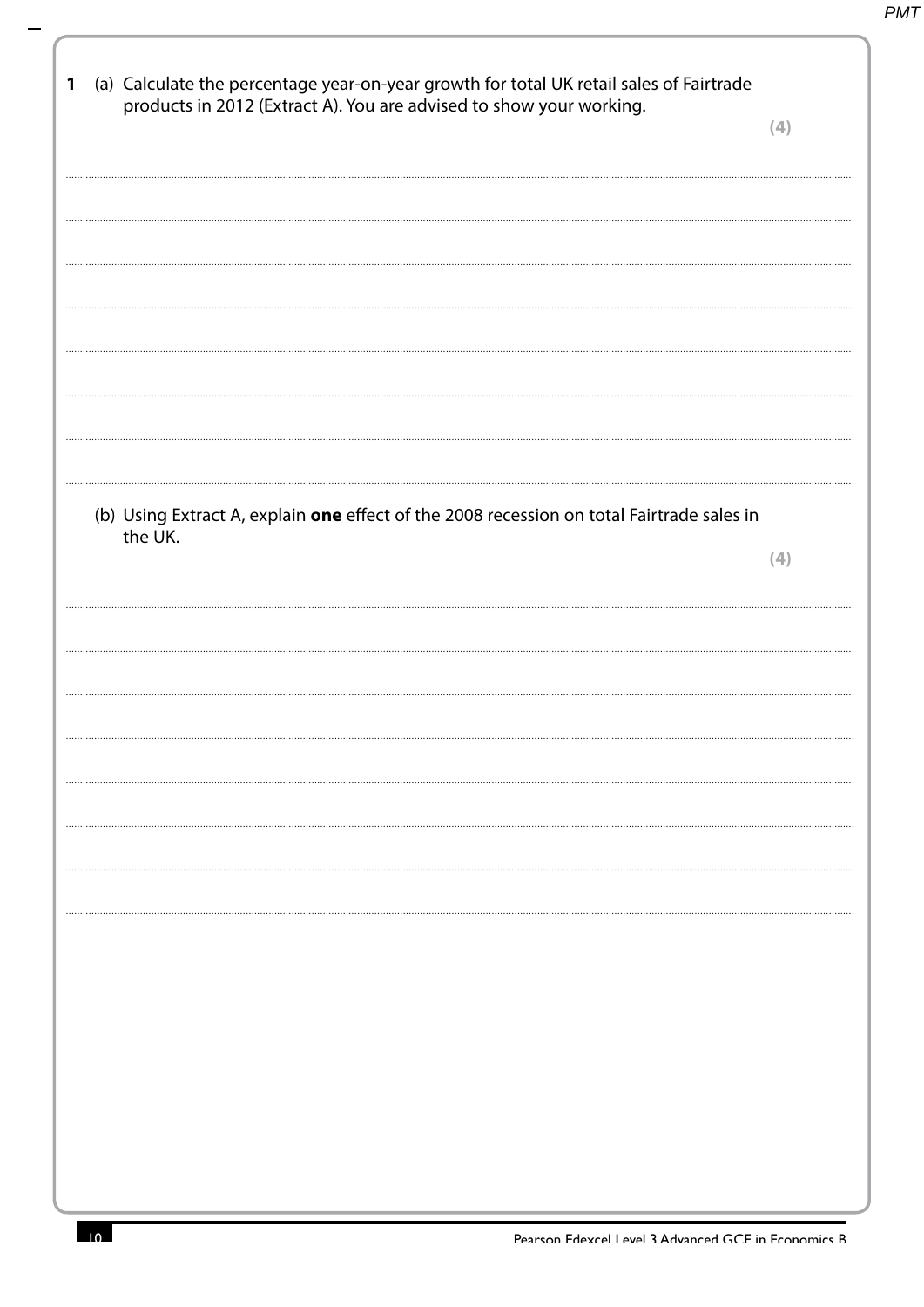|                       | (c) Explain one benefit to consumers of buying Fairtrade products.                   | (4) |
|-----------------------|--------------------------------------------------------------------------------------|-----|
|                       |                                                                                      |     |
|                       |                                                                                      |     |
|                       |                                                                                      |     |
|                       |                                                                                      |     |
|                       |                                                                                      |     |
|                       |                                                                                      |     |
|                       |                                                                                      |     |
|                       |                                                                                      |     |
| the Fairtrade market. | (d) Using Extract A, analyse one benefit to banana producers in Ecuador of supplying |     |
|                       |                                                                                      | (6) |
|                       |                                                                                      |     |
|                       |                                                                                      |     |
|                       |                                                                                      |     |
|                       |                                                                                      |     |
|                       |                                                                                      |     |
|                       |                                                                                      |     |
|                       |                                                                                      |     |
|                       |                                                                                      |     |
|                       |                                                                                      |     |
|                       |                                                                                      |     |
|                       |                                                                                      |     |
|                       |                                                                                      |     |
|                       |                                                                                      |     |
|                       |                                                                                      |     |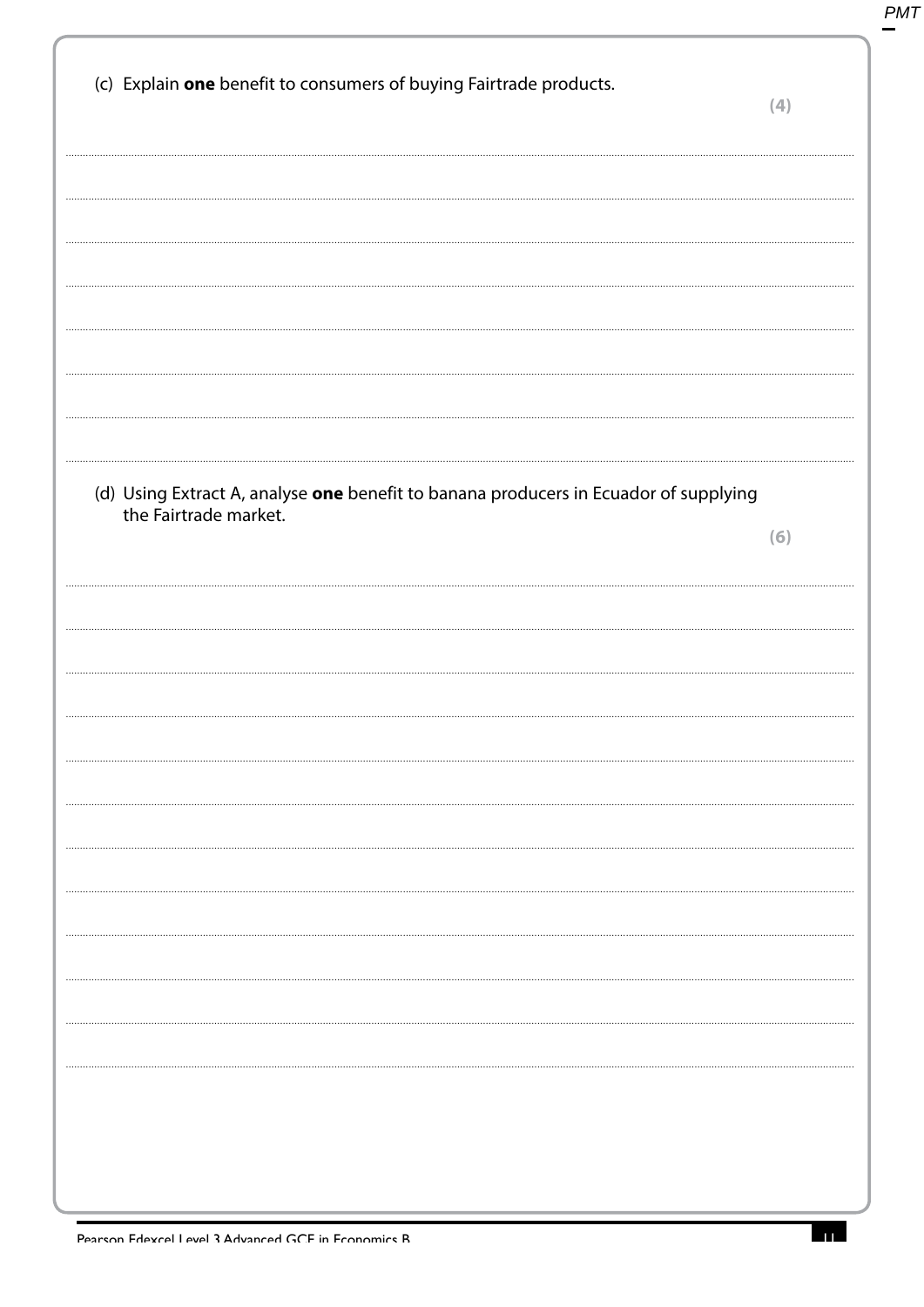| Innocent's profitability. | (8) |
|---------------------------|-----|
|                           |     |
|                           |     |
|                           |     |
|                           |     |
|                           |     |
|                           |     |
|                           |     |
|                           |     |
|                           |     |
|                           |     |
|                           |     |
|                           |     |
|                           |     |
|                           |     |
|                           |     |
|                           |     |
|                           |     |
|                           |     |
|                           |     |
|                           |     |
|                           |     |
|                           |     |
|                           |     |
|                           |     |
|                           |     |
|                           |     |
|                           |     |
|                           |     |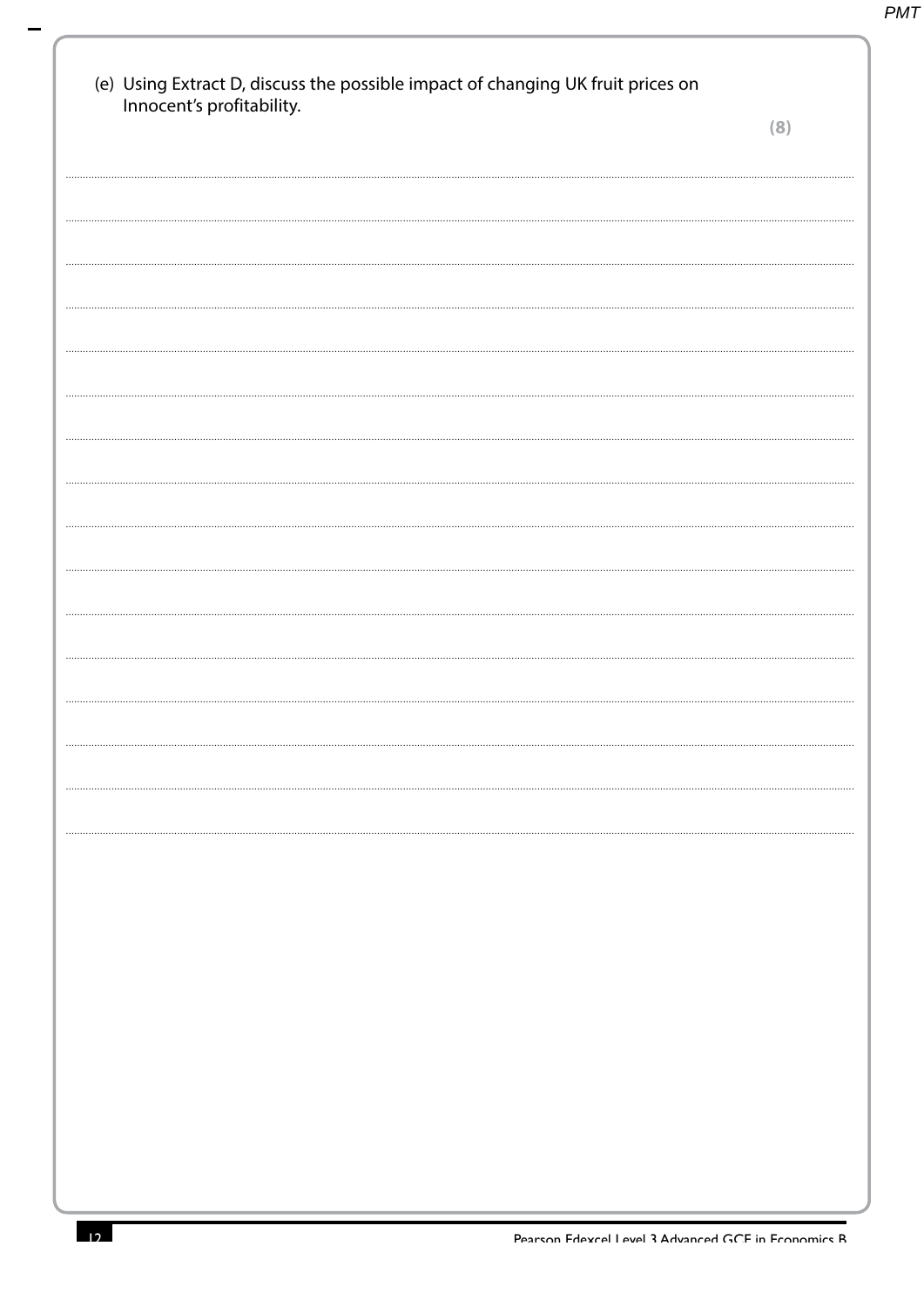| their workers and the environment'. (Extract B, line 14) |  |  | (10) |
|----------------------------------------------------------|--|--|------|
|                                                          |  |  |      |
|                                                          |  |  |      |
|                                                          |  |  |      |
|                                                          |  |  |      |
|                                                          |  |  |      |
|                                                          |  |  |      |
|                                                          |  |  |      |
|                                                          |  |  |      |
|                                                          |  |  |      |
|                                                          |  |  |      |
|                                                          |  |  |      |
|                                                          |  |  |      |
|                                                          |  |  |      |
|                                                          |  |  |      |
|                                                          |  |  |      |
|                                                          |  |  |      |
|                                                          |  |  |      |
|                                                          |  |  |      |
|                                                          |  |  |      |
|                                                          |  |  |      |
|                                                          |  |  |      |
|                                                          |  |  |      |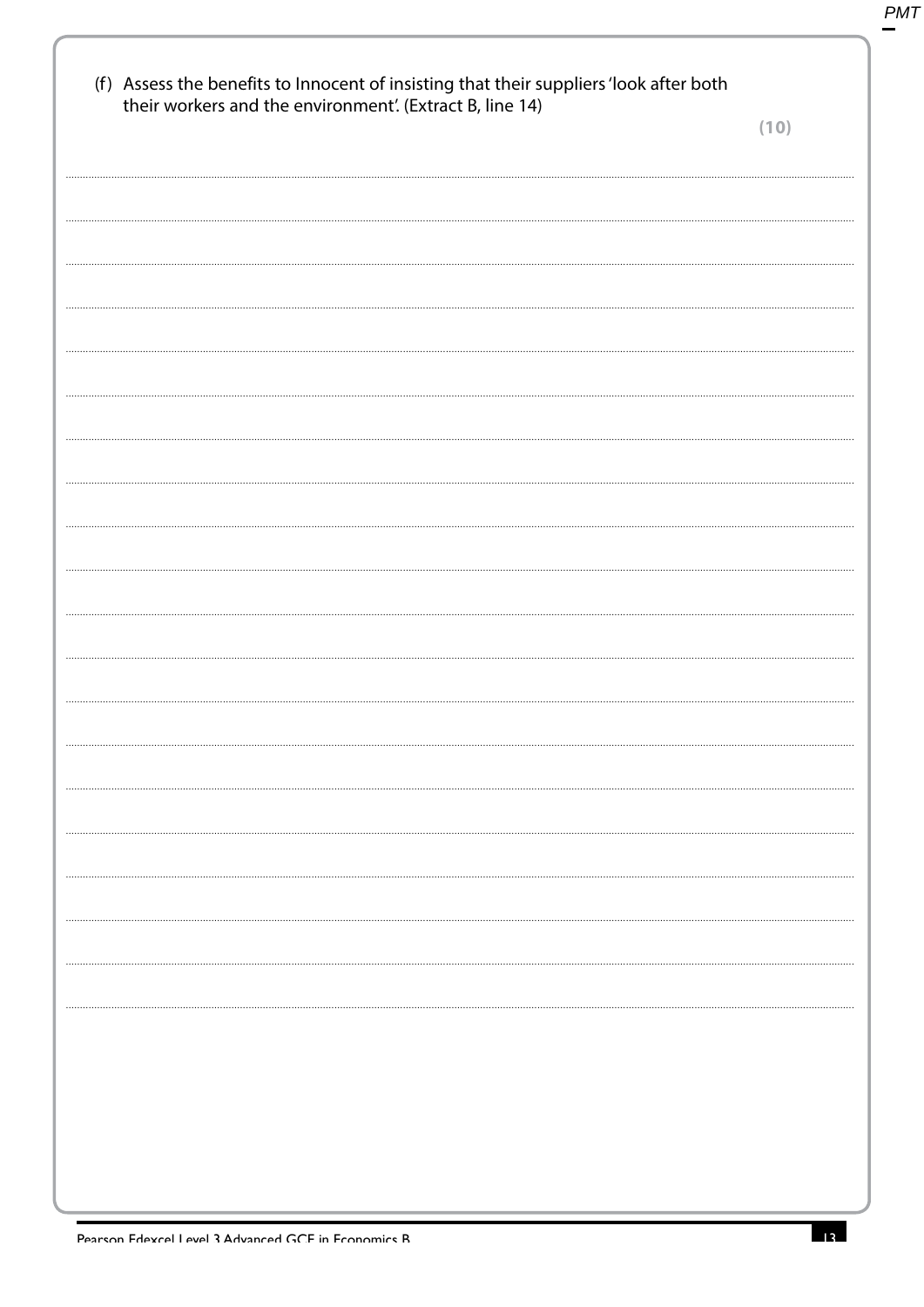| (g) Assess the importance of profit maximisation to Innocent. | (12) |
|---------------------------------------------------------------|------|
|                                                               |      |
|                                                               |      |
|                                                               |      |
|                                                               |      |
|                                                               |      |
|                                                               |      |
|                                                               |      |
|                                                               |      |
|                                                               |      |
|                                                               |      |
|                                                               |      |
|                                                               |      |
|                                                               |      |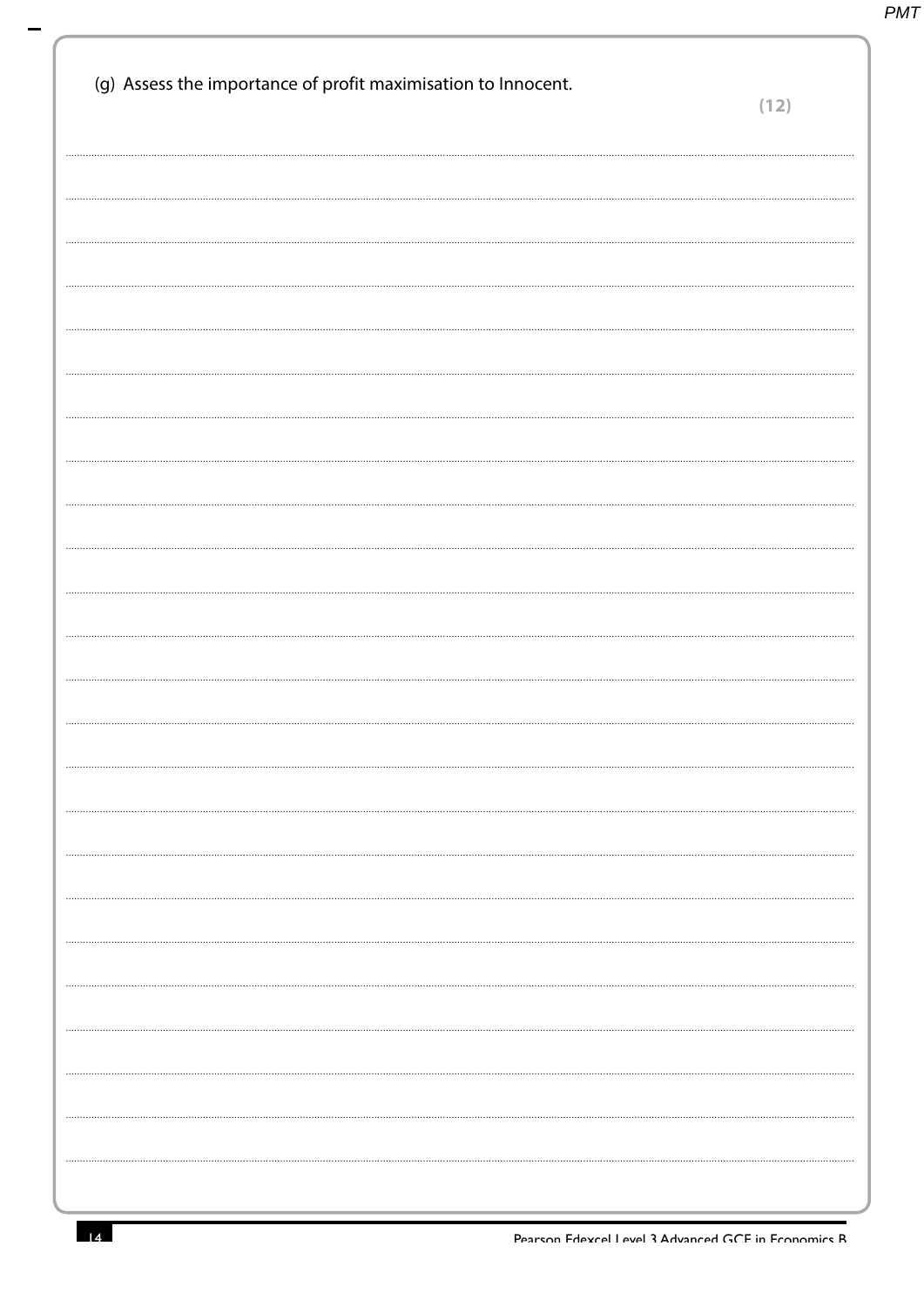| success of Innocent. |                                       | (12) |
|----------------------|---------------------------------------|------|
|                      |                                       |      |
|                      |                                       |      |
|                      |                                       |      |
|                      |                                       |      |
|                      |                                       |      |
|                      |                                       |      |
|                      |                                       |      |
|                      |                                       |      |
|                      |                                       |      |
|                      |                                       |      |
|                      |                                       |      |
|                      |                                       |      |
|                      |                                       |      |
|                      |                                       |      |
|                      |                                       |      |
|                      |                                       |      |
|                      |                                       |      |
|                      |                                       |      |
|                      |                                       |      |
|                      |                                       |      |
|                      |                                       |      |
|                      |                                       |      |
|                      |                                       |      |
|                      |                                       |      |
|                      |                                       |      |
|                      |                                       |      |
|                      |                                       |      |
|                      |                                       |      |
|                      |                                       |      |
|                      |                                       |      |
|                      | <b>TOTAL FOR SECTION A = 60 MARKS</b> |      |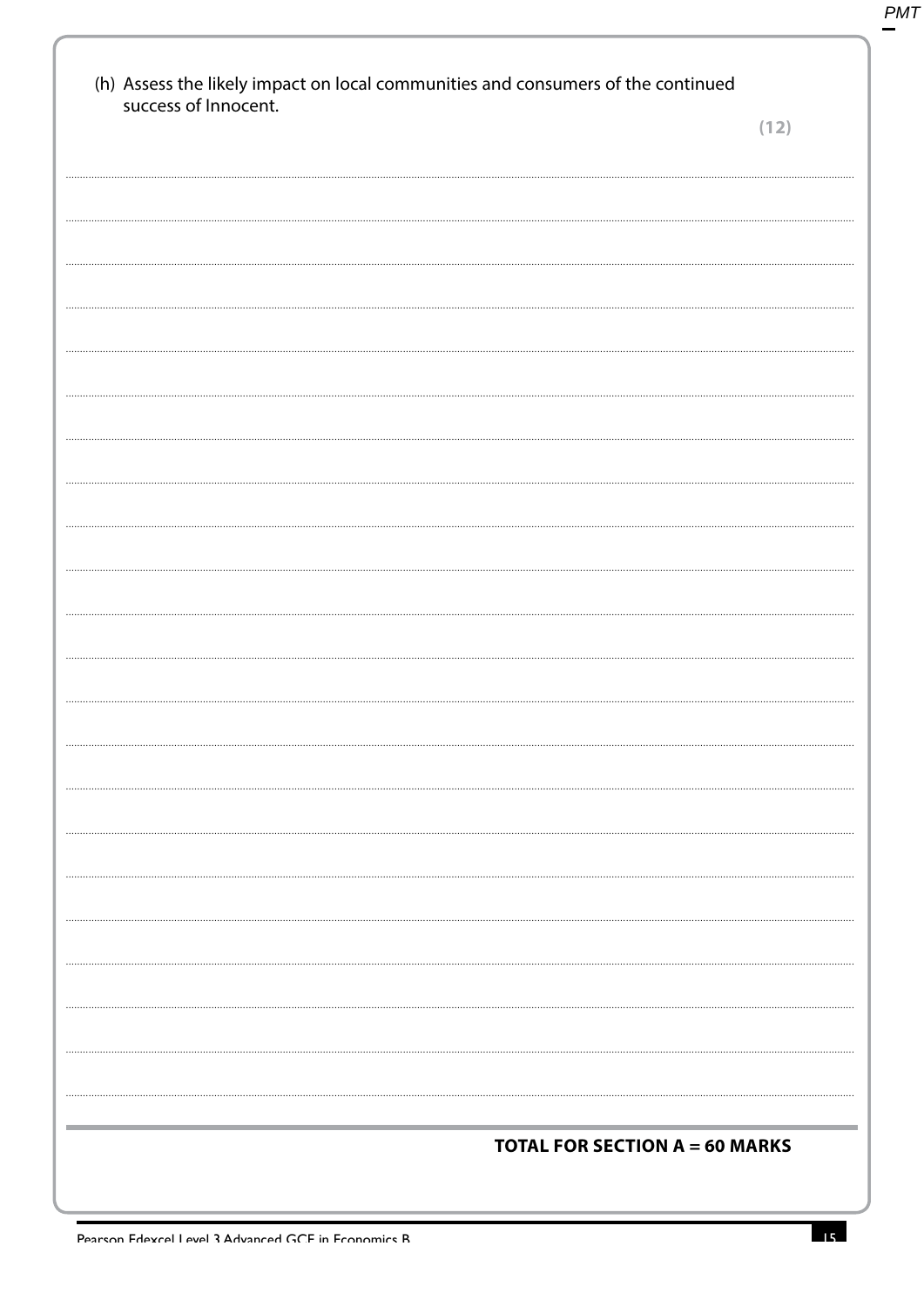## **SECTION B**

## **Read the following extract (E) and Figures 1 and 2 before answering Question 2.**

# **Write your answer in the spaces provided.**

#### **Extract E**

| <b>Indicators</b>                     | <b>March 2014</b> | Percentage rate |
|---------------------------------------|-------------------|-----------------|
| Numbers employed (aged 16+)           | 30 191 000        | 72.3%           |
| Numbers unemployed (aged 16+)         | 2 3 2 6 0 0 0     | 7.2%            |
| Youth unemployment<br>(aged 16 to 24) | 912 000           | 19.8%           |
| Claimant count level                  | 1 175 000         | 3.5%            |
| Job vacancies                         | 588 000           |                 |



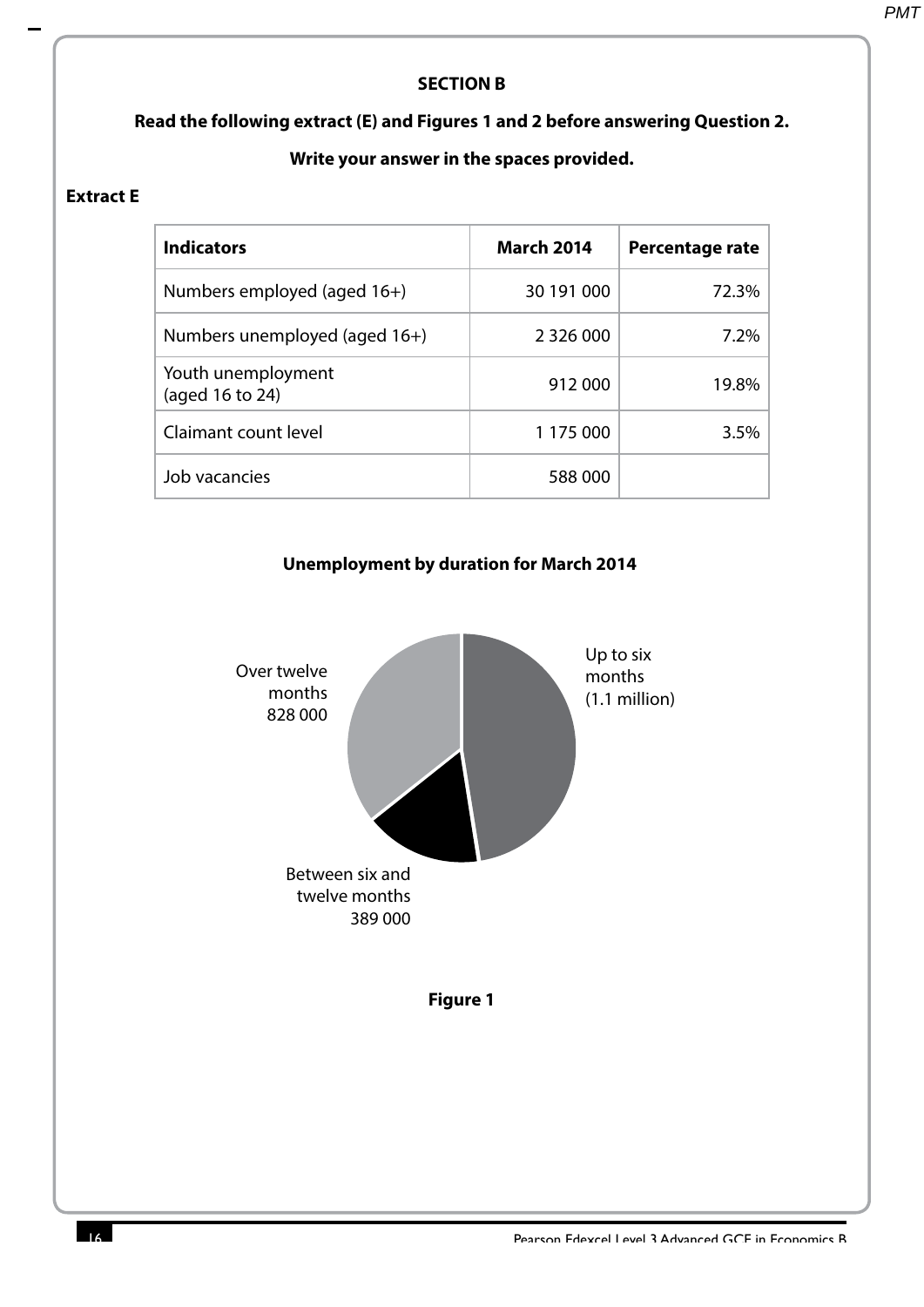

**Figure 2**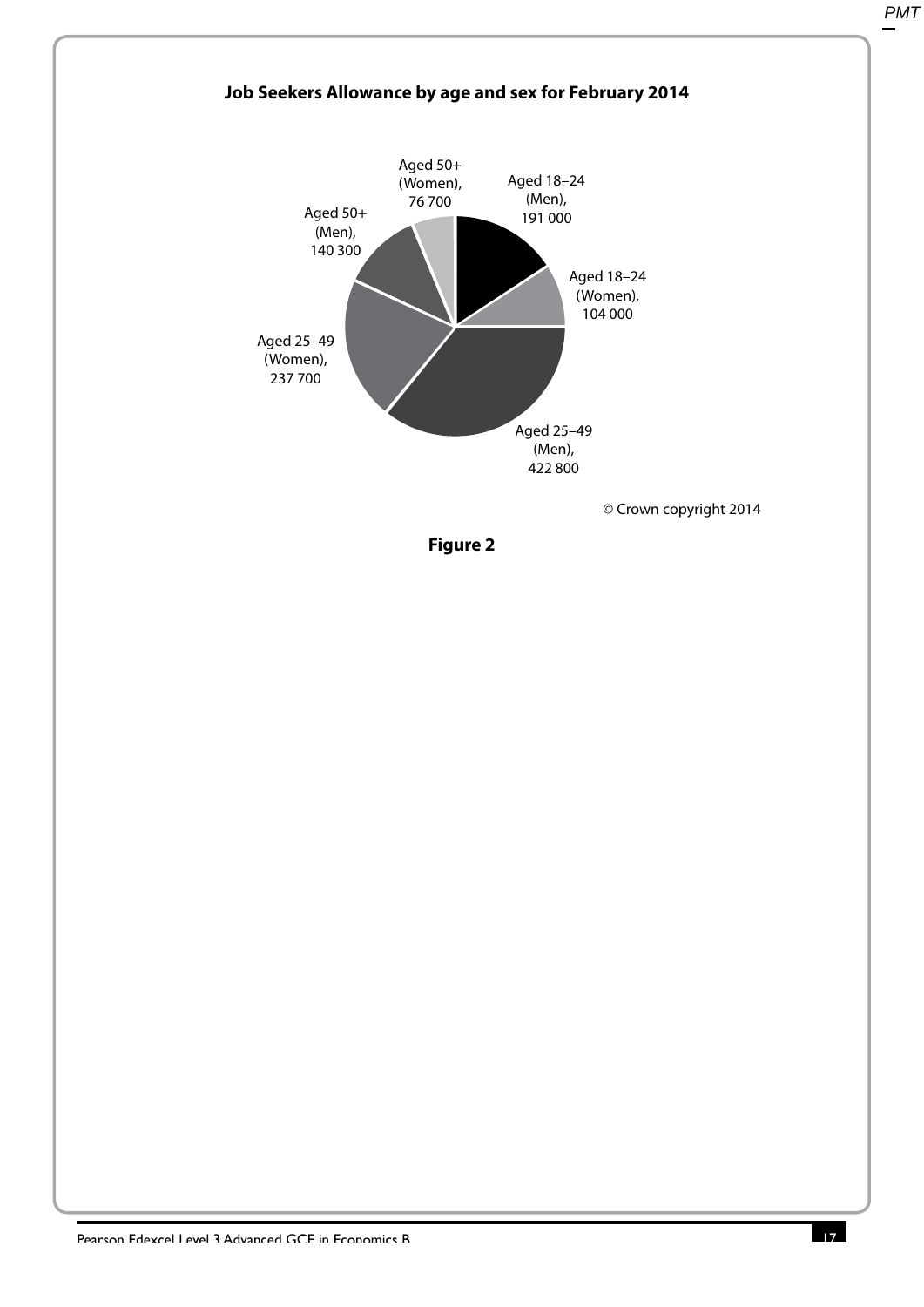| Evaluate two possible economic policies that could be used to address the problems<br>$\overline{\mathbf{2}}$ |      |
|---------------------------------------------------------------------------------------------------------------|------|
| suggested in Extract E.                                                                                       | (20) |
|                                                                                                               |      |
|                                                                                                               |      |
|                                                                                                               |      |
|                                                                                                               |      |
|                                                                                                               |      |
|                                                                                                               |      |
|                                                                                                               |      |
|                                                                                                               |      |
|                                                                                                               |      |
|                                                                                                               |      |
|                                                                                                               |      |
|                                                                                                               |      |
|                                                                                                               |      |
|                                                                                                               |      |
|                                                                                                               |      |
|                                                                                                               |      |
|                                                                                                               |      |
|                                                                                                               |      |
|                                                                                                               |      |
|                                                                                                               |      |
|                                                                                                               |      |
|                                                                                                               |      |
|                                                                                                               |      |
|                                                                                                               |      |
|                                                                                                               |      |
|                                                                                                               |      |
|                                                                                                               |      |
|                                                                                                               |      |
|                                                                                                               |      |
|                                                                                                               |      |
|                                                                                                               |      |
|                                                                                                               |      |
|                                                                                                               |      |
|                                                                                                               |      |
|                                                                                                               |      |
|                                                                                                               |      |
|                                                                                                               |      |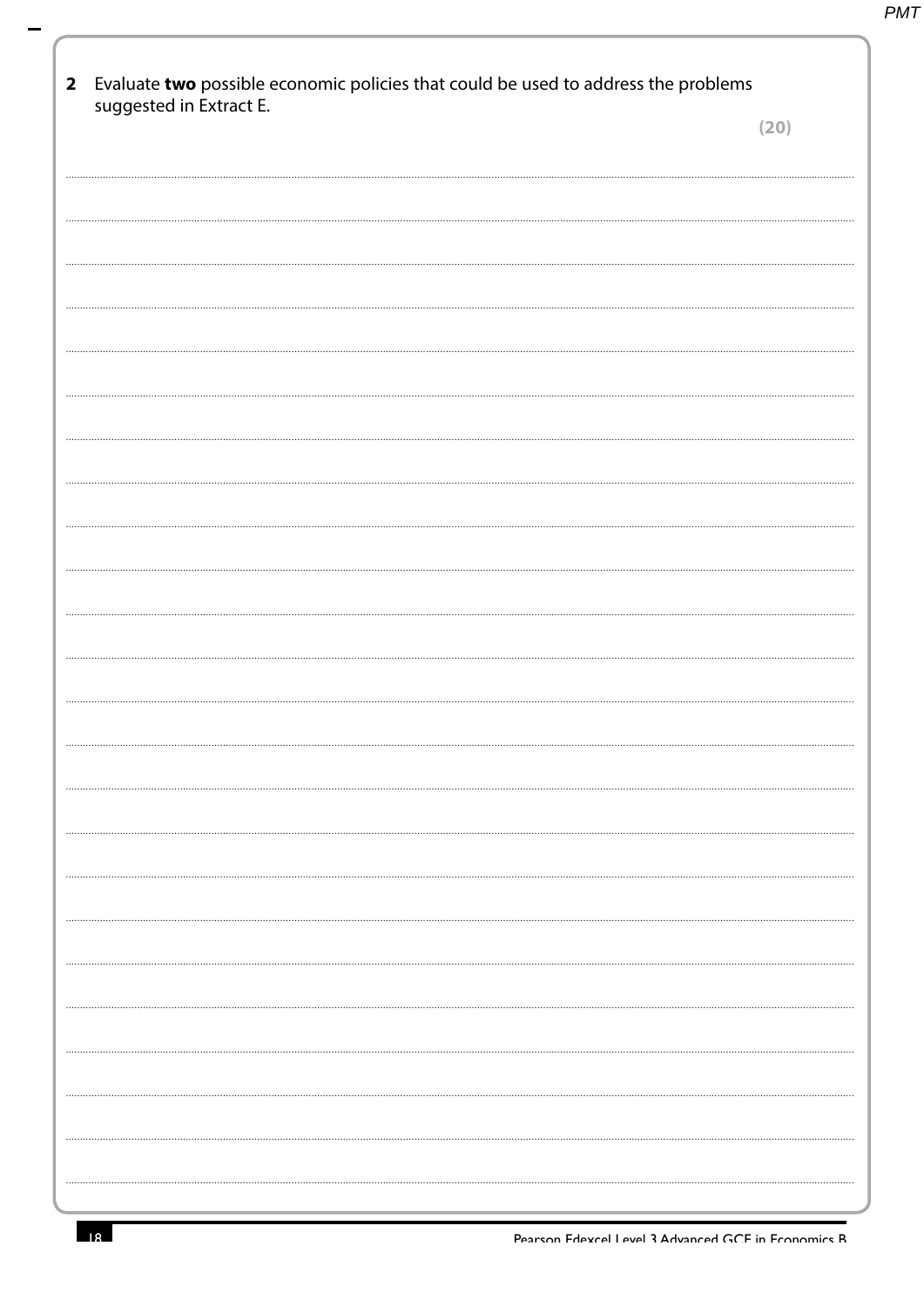| <b>TOTAL FOR SECTION B = 20 MARKS</b> |
|---------------------------------------|
|                                       |
|                                       |
|                                       |
|                                       |
|                                       |
|                                       |
|                                       |
|                                       |
|                                       |
|                                       |
|                                       |
|                                       |
|                                       |
|                                       |
|                                       |
|                                       |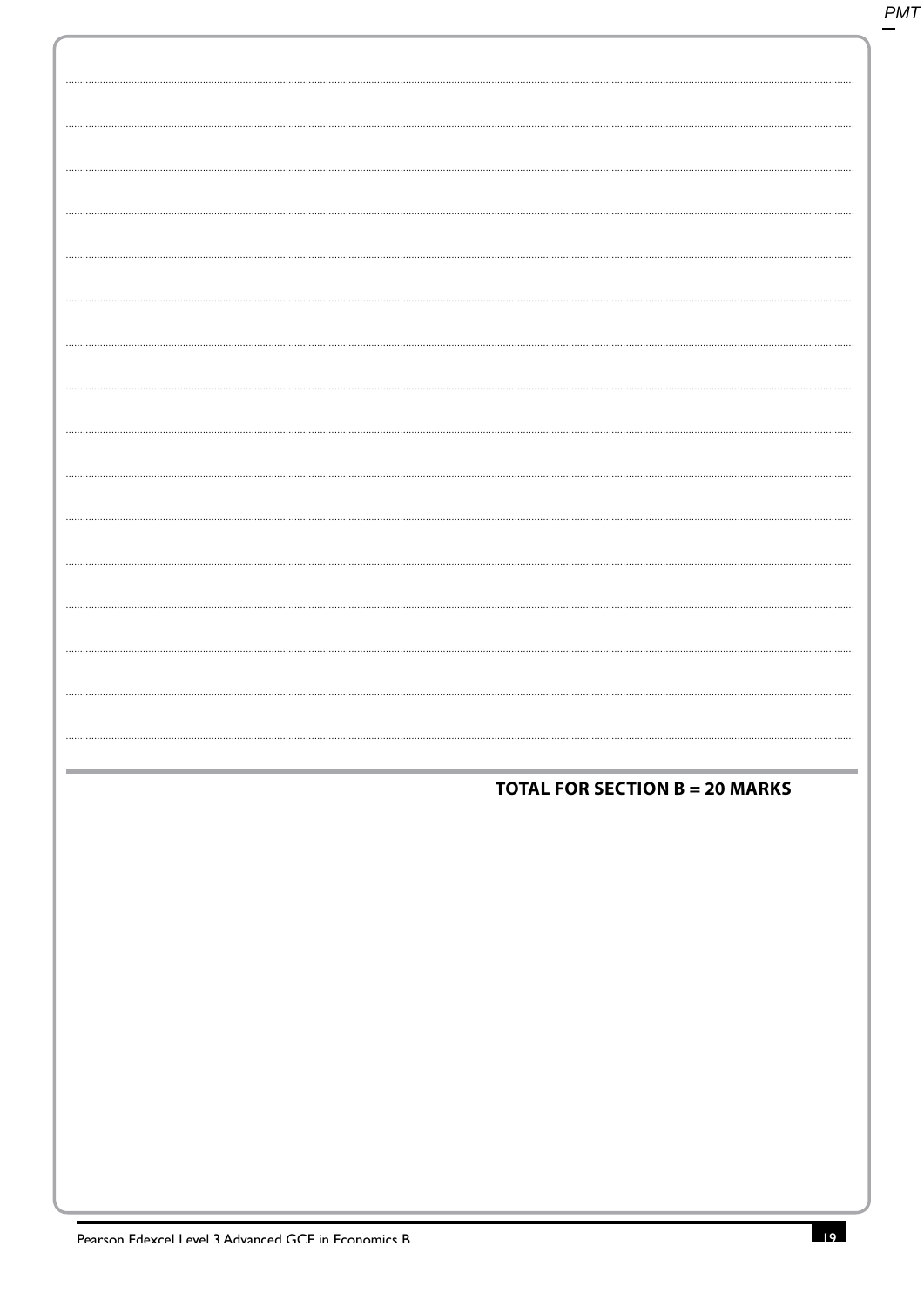#### **SECTION C Read the following extracts (F and G) before answering Question 3. Write your answer in the spaces provided. Extract F Nationwide House Price Index 1977–2013 Real House Prices** £240 000 £220 000 £220 000 £180 000 £160 000 £140 000 £120 000 £100 000 £80 000 £60 000 £40 000 £0 1977 Q4 1979 Q4 981 Q4<br>983 Q4<br>985 Q4 983 985 1997 Q4 1989 Q4 1991 Q4 50<br>1993 PD 26<br>1993 PD 36<br>1993 PD 366 995 997 1999 <sub>2001</sub>  $2003$ 2005 Q4 2007 Q4 2009 Q4 2011 Q4 2013 Q4 Base: 2013 Q4 Trend from 1975 to present Trend  $=$  c2.8% per annum Trend - Real House Price **Real UK Average Annual Earnings (based on KAB9)** £27 500 £27 000 £26 500 £26 000 £25 500 £25 000 Earnings £24 500 £24 000 £23 500 £23 000 £22 500 £0 1999 2000 2001 2002 2003 2004 2005 2006 2007 2008 2009 2010  $\overline{5}$ 2012 2013 Real UK Average Year

UK house prices increased by 1.4% in December 2013 and were 8.4% higher than December 2012. House prices were still around 5% below the 2007 peak. The average price of a house in the UK was £175 826 in early 2014. Earnings adjusted for inflation have fallen since 2008.

(Sources: http://www.nationwide.co.uk/hpi/datadownload/data\_download.htm; http://3.bp.blogspot.com/ -zZySwFAb\_qU/T-yuKXBFMYI/AAAAAAAAAzw/vxRtBATDqMc/s1600/120628-2.jpg)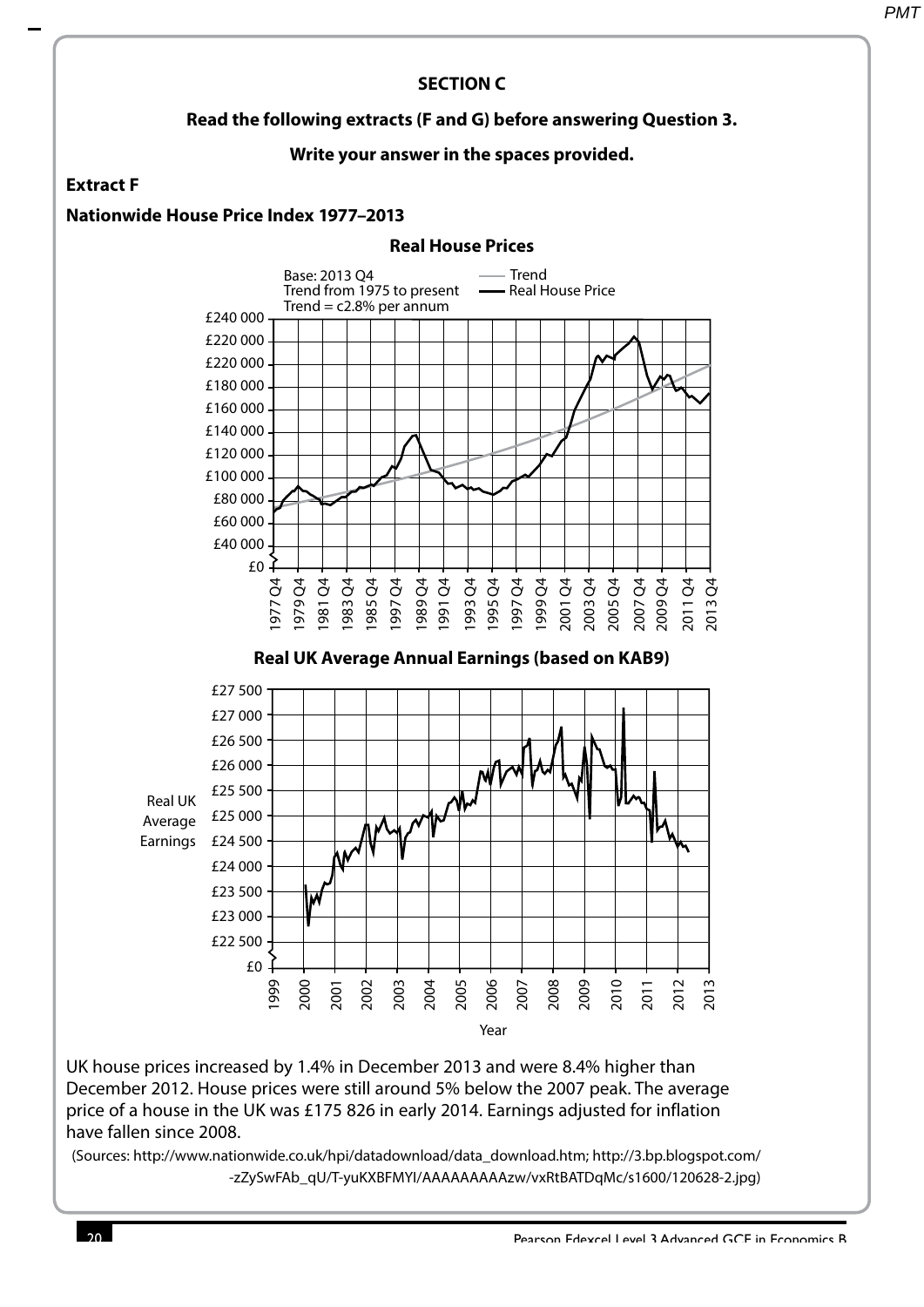# **Extract G**

# **House prices 'risk becoming unsustainable'**

Surveyors have warned that house prices risk becoming unsustainable in some areas because low home supply is failing to meet high demand in the market. In December 2013, The Royal Institution of Chartered Surveyors measured the strongest level of sales in six years. Its report predicts prices will rise by 5% on average in each of the next five years. The general view is that this will be largely driven by demand exceeding supply.

The Government's 'Help to Buy' scheme offering state-backed mortgages to people with 5% deposits was launched in October. Figures showed that the number of mortgages handed out to first-time buyers was at a six-year high in November and is expected to continue to grow in 2014. Some housing market experts have urged stronger action by the government.

(Source: http://news.sky.com/story/1195932/house-prices-risk-becoming-unsustainable)

10

5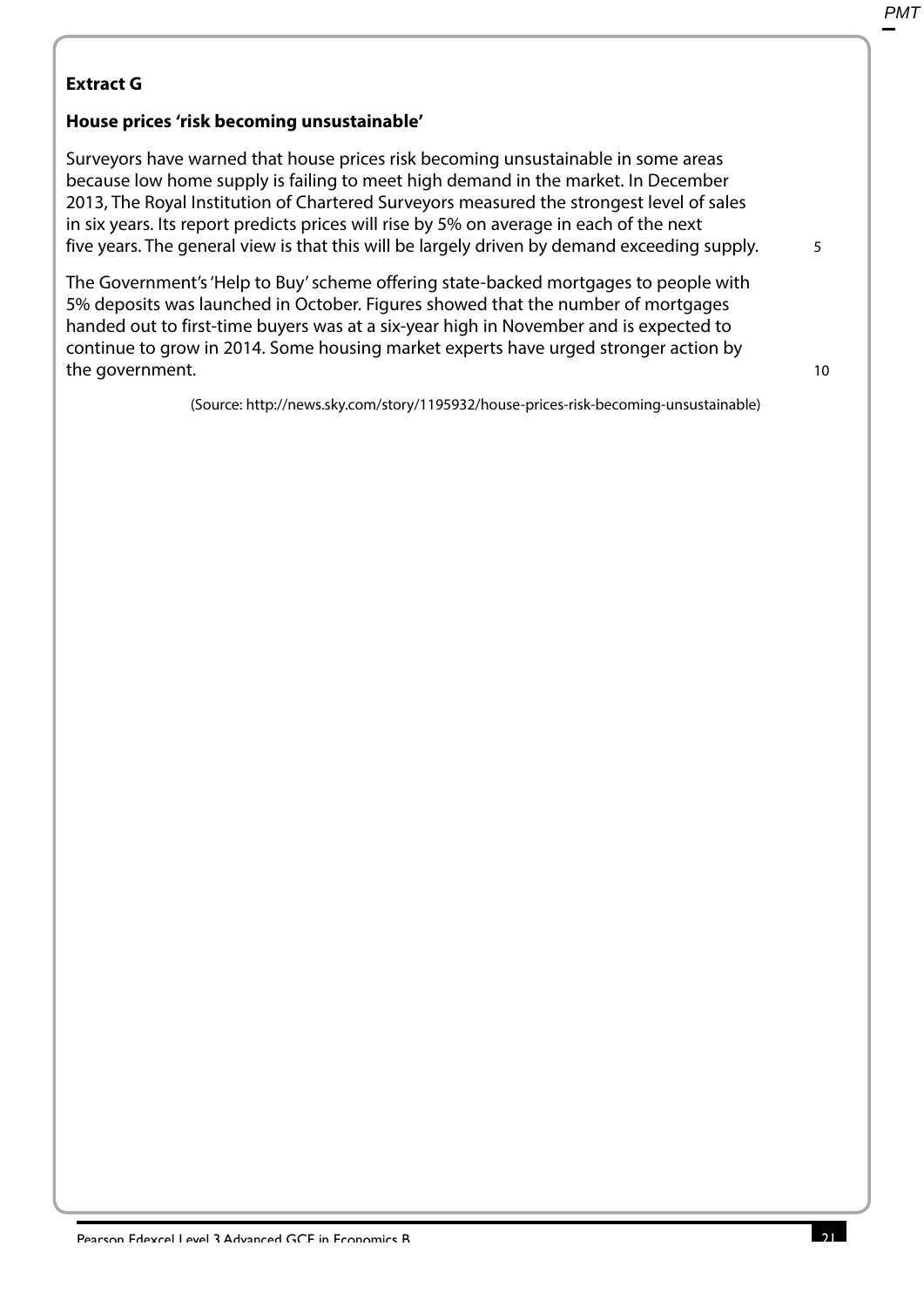| 3 | Using Extracts F and G, evaluate the possible impact of changes in the housing<br>market on the UK economy. |      |
|---|-------------------------------------------------------------------------------------------------------------|------|
|   |                                                                                                             | (20) |
|   |                                                                                                             |      |
|   |                                                                                                             |      |
|   |                                                                                                             |      |
|   |                                                                                                             |      |
|   |                                                                                                             |      |
|   |                                                                                                             |      |
|   |                                                                                                             |      |
|   |                                                                                                             |      |
|   |                                                                                                             |      |
|   |                                                                                                             |      |
|   |                                                                                                             |      |
|   |                                                                                                             |      |
|   |                                                                                                             |      |
|   |                                                                                                             |      |
|   |                                                                                                             |      |
|   |                                                                                                             |      |
|   |                                                                                                             |      |
|   |                                                                                                             |      |
|   |                                                                                                             |      |
|   |                                                                                                             |      |
|   |                                                                                                             |      |